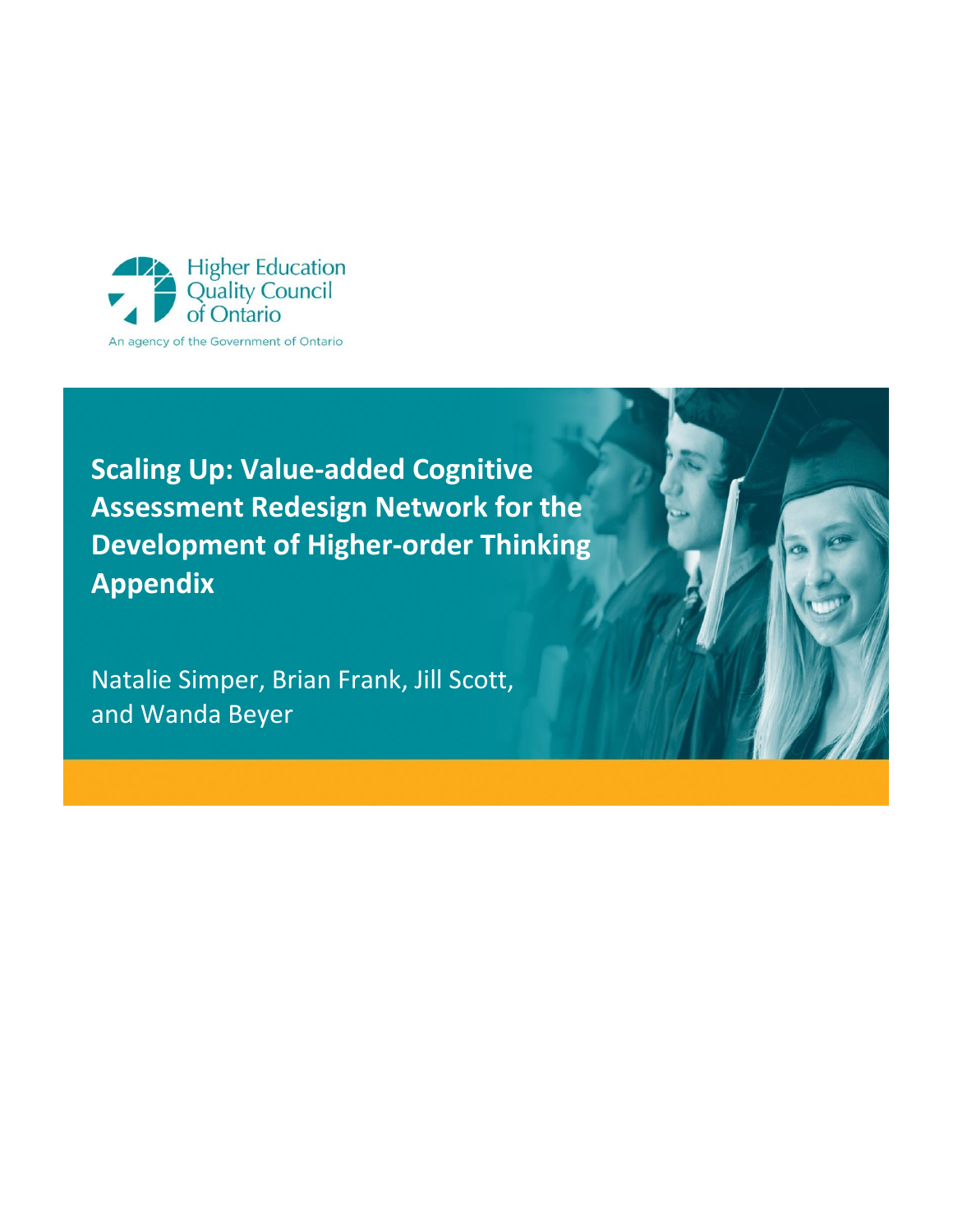### Published by

# **The Higher Education Quality Council of Ontario**

1 Yonge Street, Suite 2402 Toronto, ON Canada, M5E 1E5

| Phone:     | (416) 212-3893 |
|------------|----------------|
| Fax:       | (416) 212-3899 |
| Web:       | www.hegco.ca   |
| $E$ -mail: | info@heqco.ca  |

### **Cite this publication in the following format:**

Simper, N., Frank, B., Scott, J. & Beyer, W. (2019).S *Scaling Up: Value-added Cognitive Assessment Redesign Network for the Development of Higher-order Thinking Appendix.* Toronto: Higher Education Quality Council of Ontario.



The opinions expressed in this research document are those of the authors and do not necessarily represent the views or official policies of the Higher Education Quality Council of Ontario or other agencies or organizations that may have provided support, financial or otherwise, for this project. © Queens Printer for Ontario, 2019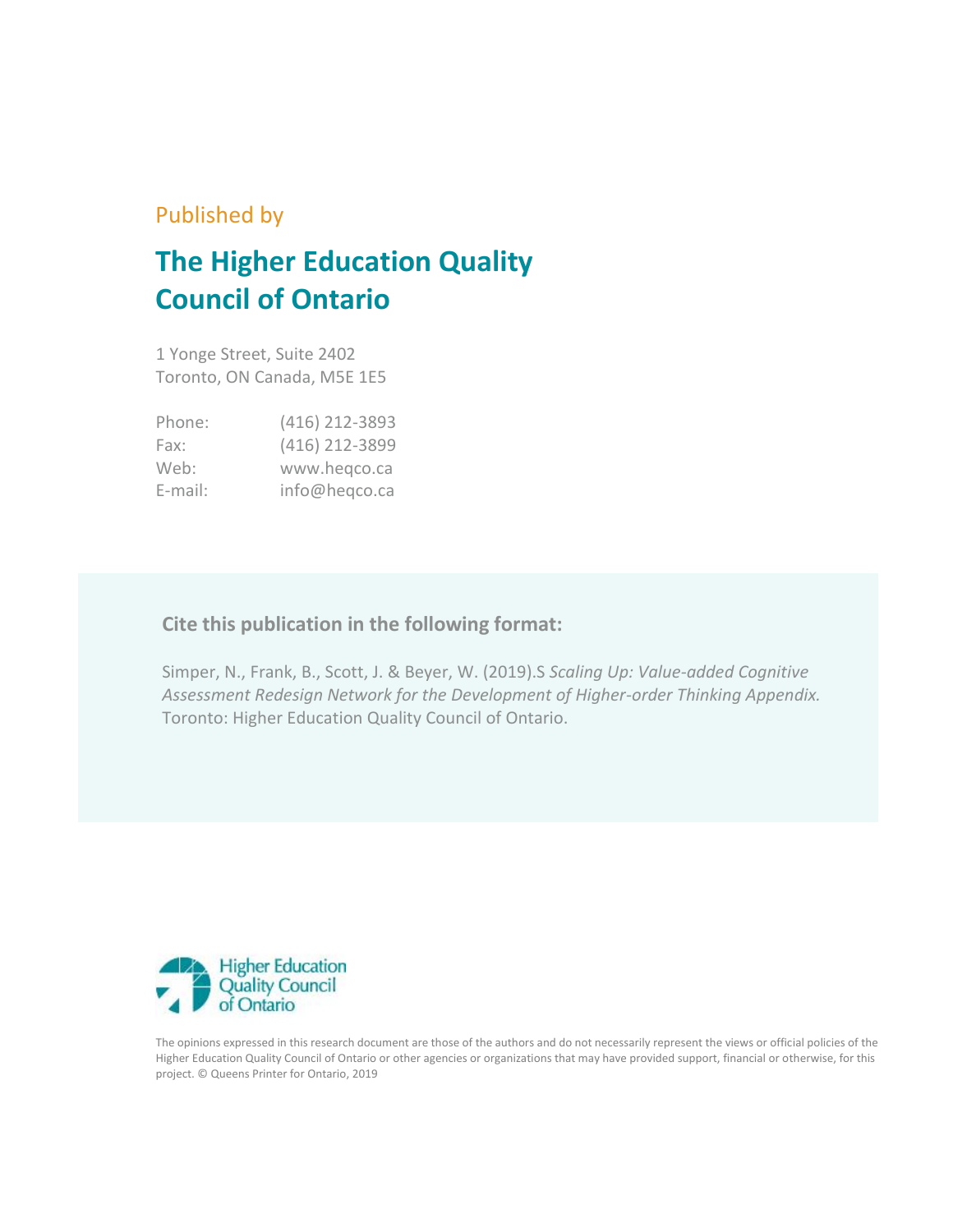

## **Appendix 1: VALUE Outcomes by Course**

Define<br>problem

Identify<br>strategies<br>-

Propose solutions Evaluate

Problem solving rubric dimension

solution Evaluate outcomes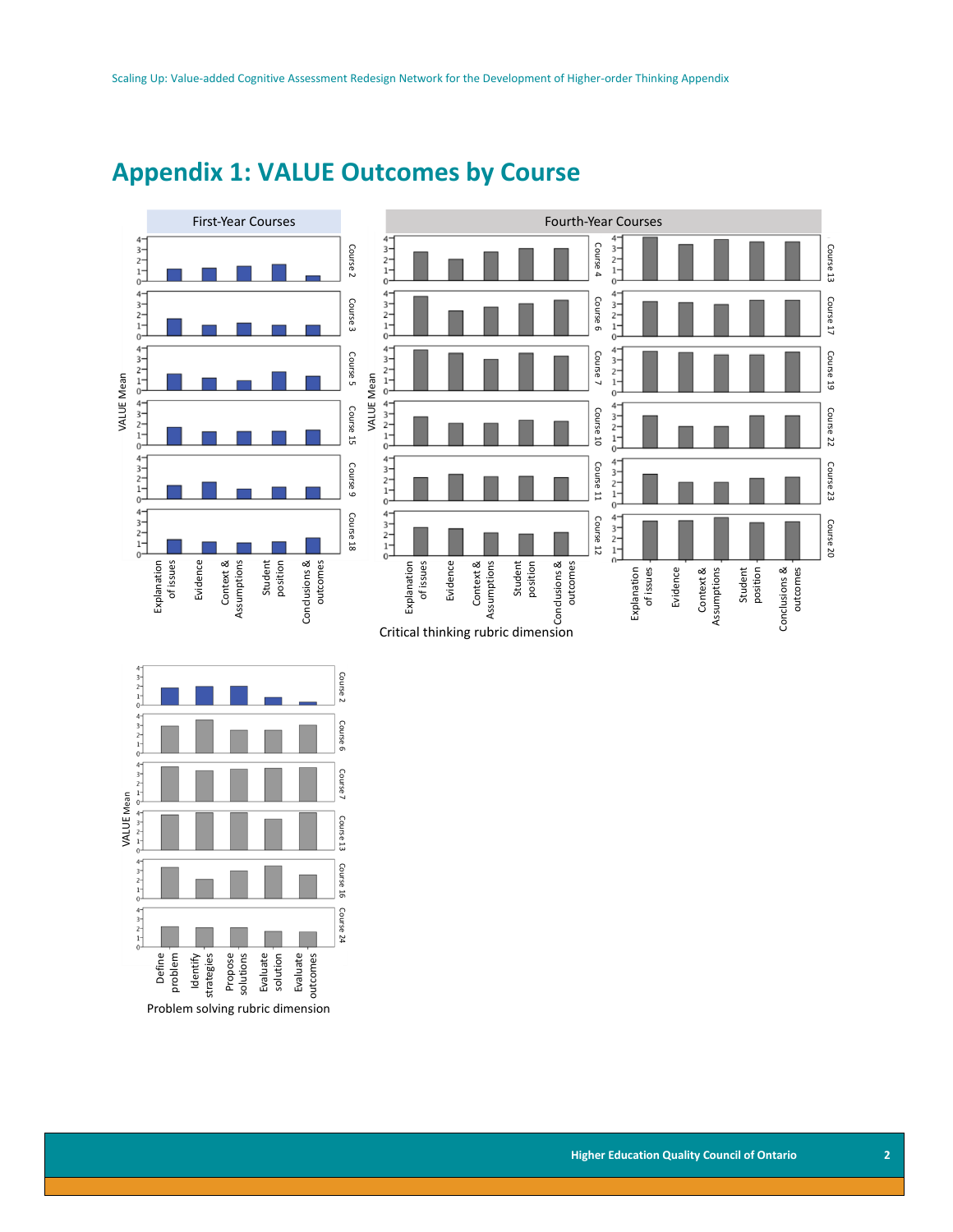# **Appendix 2: HEIghten Total Score First- to Final-year Distributions by Program (box-plots displayed quartiles)**



| ar                         |                                                            |                | Year group n   |
|----------------------------|------------------------------------------------------------|----------------|----------------|
| ١uр<br>1<br>$\overline{4}$ |                                                            | First-<br>year | Final-<br>year |
|                            | Bachelor of Arts Honors (BAH)                              | 99             | 6              |
|                            | <b>Bachelor of Applied Science</b><br>(Engineering) (BASC) | 616            | 65             |
|                            | <b>Bachelor of Science Honors</b><br>(BCMPH)               | 13             |                |
|                            | <b>Bachelor of Nursing Science</b><br>(BNSC)               | 79             | 62             |
|                            | <b>Bachelor of Science Honors</b><br>(BSCH)                | 714            | 14             |
|                            | Bachelor of Health Science<br>(UHSC1)                      | 9              |                |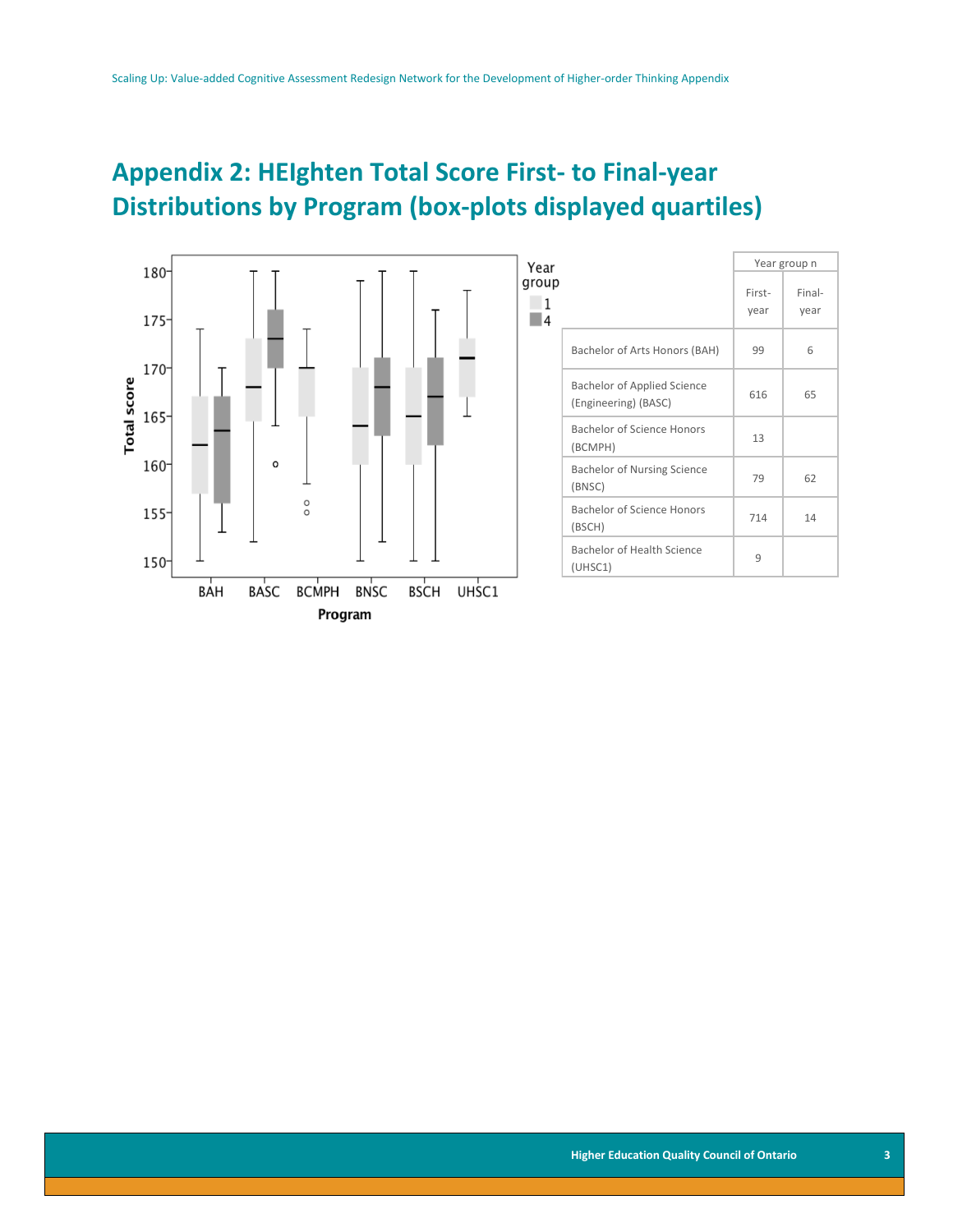## **Appendix 3: HEIghten "First-year" Report**

#### **Queen's University**

Kingston, ON CAN Test: HElghten® Critical Thinking Assessment

#### **REPORTING GROUP:**

Cohort: Combined Close Date: Combined Students Tested: 1,349 Records Excluded: 166 Students Included in Report: 1,183 (See bottom of report to view filters applied)

#### **INDIVIDUAL STUDENTS' OVERALL SCALED SCORES**

The histograms below show the distribution of individual students' scaled scores within the Reporting Group and the Comparison Group. The dark line indicates the overall mean score for that group.



Different students take different forms of this test. On each form, some numbers in the score range are not possible scores. Consequently, the score distributions are not smooth, even for large groups of students.



#### **PROFICIENCY LEVELS**

This chart shows the percentage of students at each proficiency level within the Reporting Group and the **Comparison Group.** 



#### **COMPARISON GROUP:**

Comparison Group: All Institutions Institutions: 29 Students Included in Report: 2,520

#### **PROFICIENCY LEVEL DESCRIPTIONS**

#### DEVELOPING (150-161)

A typical student at the developing level may:

- · make inferential connections between two explicitly related points follow the logic of an explicitly structured
	- argument
	- · mistake evidence that is broadly related to a topic for evidence that is relevant to a specific assertion
	- identify evidence that directly supports or undermines a claim
- have difficulty distinguishing causation from correlation

#### PROFICIENT (162-172)

A typical student at the proficient level has demonstrated the ability to:

- make inferential connections
- follow the logic of an argument understand logical relationships between assertions/arguments and supporting
- information identify implicit assumptions and evidence
- that supports or undermines a claim · distinguish causation from correlation

#### **ADVANCED (173-180)**

A typical student at the advanced level has demonstrated the ability to:

- · extrapolate implications
- · describe the logic of complex arguments · understand subtle logical relationships between assertions/arouments and
- supporting information · identify needed evidence and implicit assumptions
- identify possible alternative causes or explanations

See www.ets.org/heighten/ctproficiency for the ete descriptions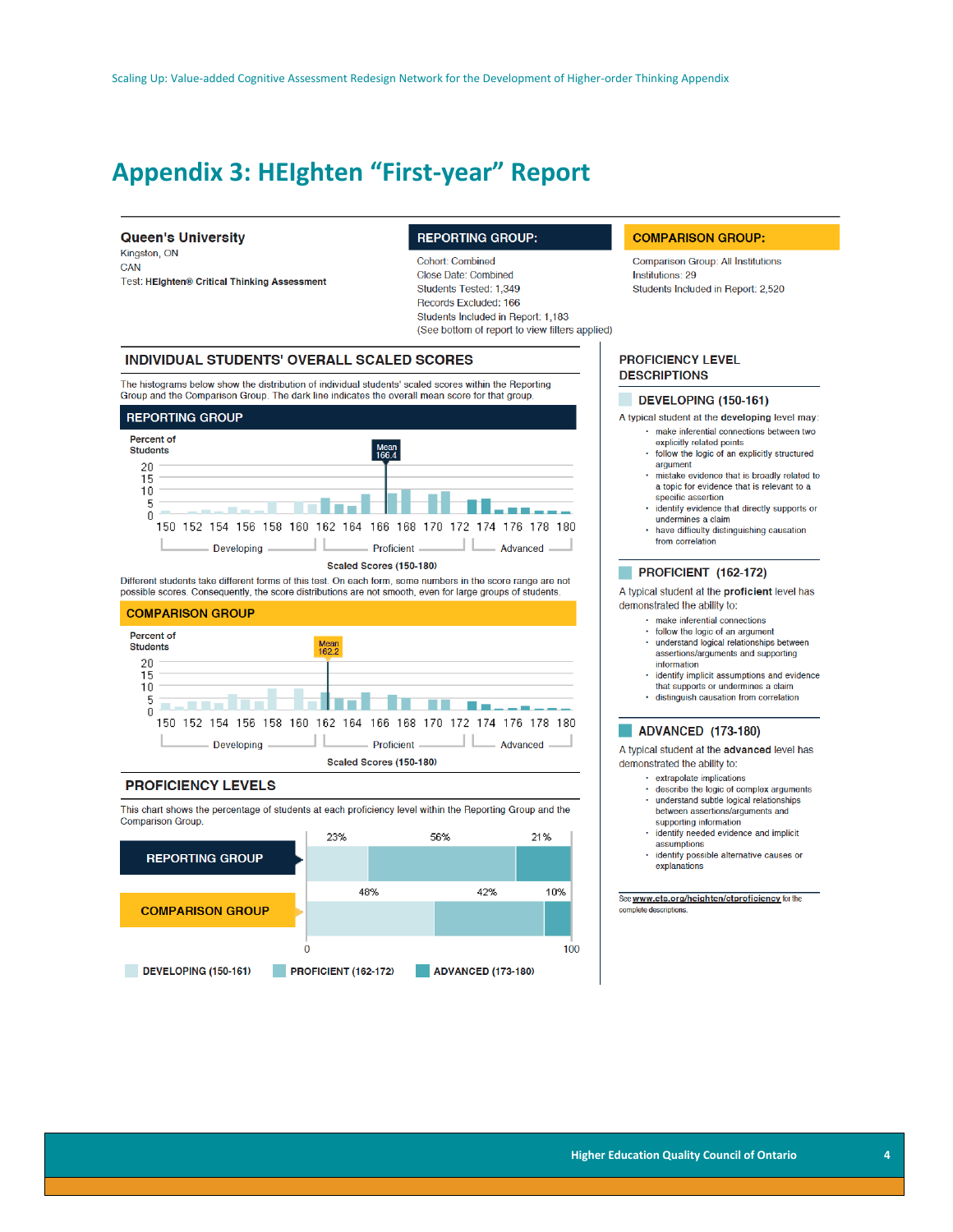# **Appendix 4. Correlations between Course, VALUE and HEIghten Outcomes**

| <b>VALUE</b> |                           |                     |                      |                  | HEIghten          |                |           |           |
|--------------|---------------------------|---------------------|----------------------|------------------|-------------------|----------------|-----------|-----------|
| rubric       | Dimension                 | Assignment<br>grade | Course<br>percentage | Sessional<br>GPA | Cumulative<br>GPA | Total<br>score | Analytic  | Synthetic |
|              | Explanation               | $.315***$           | $.341**$             | $.170**$         | .031              | $.190**$       | $.153***$ | $.183**$  |
|              | of issues                 | 401                 | 523                  | 695              | 695               | 460            | 460       | 460       |
|              | Evidence                  | $.643**$            | $.333***$            | $.100*$          | $-.001$           | $.109*$        | $.109*$   | .088      |
|              |                           | 400                 | 522                  | 657              | 657               | 423            | 423       | 423       |
| Critical     | Context &                 | $.465**$            | $.319**$             | $.086*$          | $-.009$           | $.137***$      | $.136***$ | $.113*$   |
| thinking     | assumptions               | 399                 | 522                  | 693              | 693               | 459            | 459       | 459       |
|              | Position                  | $.265***$           | $.286**$             | 0.04             | $-.049$           | $.202**$       | $.189**$  | $.171***$ |
|              |                           | 344                 | 522                  | 637              | 637               | 403            | 403       | 403       |
|              | Conclusions<br>& outcomes | $.221**$            | $.236**$             | $.111**$         | .000              | $.159**$       | $.128**$  | $.153***$ |
|              |                           | 340                 | 461                  | 633              | 633               | 456            | 456       | 456       |
|              | Define                    | $.426**$            | $.500**$             | $.344**$         | $.198**$          | $.175***$      | $.120*$   | $.172**$  |
|              | problem                   | 343                 | 292                  | 393              | 393               | 284            | 284       | 284       |
|              | Identify<br>strategies    | .784**              | $.429**$             | $.286**$         | $.127*$           | $.193**$       | $.160**$  | $.173**$  |
|              |                           | 339                 | 289                  | 390              | 390               | 281            | 281       | 281       |
|              | Propose                   | $.252**$            | .487**               | $.319**$         | $.265***$         | $.273**$       | $.196***$ | $.263***$ |
| Problem      | solution                  | 342                 | 292                  | 393              | 393               | 284            | 284       | 284       |
| solving      | Evaluate                  | $.386**$            | $.531**$             | $.398**$         | $.253**$          | $.213**$       | $.142*$   | $.216***$ |
|              | solution                  | 338                 | 287                  | 387              | 387               | 279            | 279       | 279       |
|              | Implement<br>solutions    | .880**              | $.461**$             | $.409**$         | 0.184             | $.577*$        | .427      | 0.527     |
|              |                           | 70                  | 71                   | 78               | 78                | 14             | 14        | 14        |
|              | Evaluate                  | $.658**$            | $.602**$             | .408**           | $.192**$          | $.232**$       | $.171***$ | $.230**$  |
|              | outcomes                  | 343                 | 279                  | 379              | 379               | 273            | 273       | 273       |

**Note**: Numbers in small font display the pair-wise sample size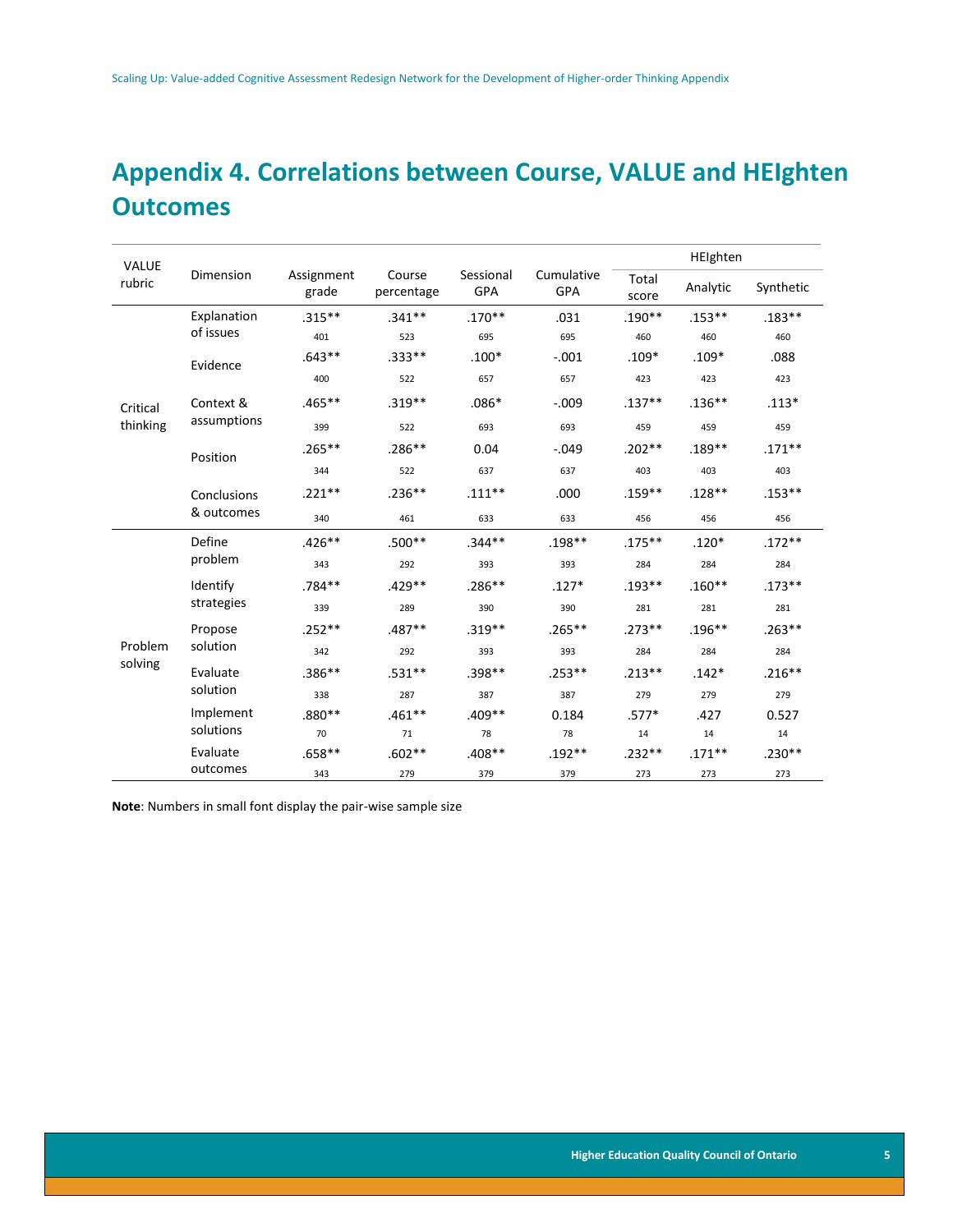## **Appendix 5: Qualitative Outcomes**

| Course          | <b>Assignment</b><br>(re)design                    | <b>Description</b>                                                                                                                                                                                                                                                                                                                                                                | <b>Outcome</b>                                                                                                                                                                                                                                                                                                                                                                                                                                                                                     |
|-----------------|----------------------------------------------------|-----------------------------------------------------------------------------------------------------------------------------------------------------------------------------------------------------------------------------------------------------------------------------------------------------------------------------------------------------------------------------------|----------------------------------------------------------------------------------------------------------------------------------------------------------------------------------------------------------------------------------------------------------------------------------------------------------------------------------------------------------------------------------------------------------------------------------------------------------------------------------------------------|
| <b>ANAT 100</b> | Case study-<br>applying<br>anatomical<br>knowledge | This foundational anatomy course is designed to<br>introduce basic structure and functional relationships<br>of the human body. The development of cognitive skills<br>(problem solving and decision making, integrative<br>learning, critical thinking and reasoning) was<br>undertaken through development of a series of case<br>studies.                                      | The original intention of the redesign was to introduce critical thinking into<br>the quizzes, but after some effort it was determined that these tests are<br>focused on anatomical knowledge and do not align with the criteria on the<br>critical thinking dimensions of the VALUE rubrics. Efforts were re-focused in<br>the following term toward the assessment of problem solving. The resulting<br>rubrics were effective in evaluating the majority of the problem-solving<br>dimensions. |
| <b>APSC 100</b> | Mars<br>Colony<br>feasibility<br>report            | The course instructor has been making ongoing<br>improvements to the course for many years. Based on<br>evidence from previous years' investigations of student<br>learning, refinements were made to the assignment to<br>include aspects of creative thinking. One of the<br>observations here was that first-year engineers can<br>only be creative within certain boundaries. | The APSC 100 course trialed implementing HEIghten and using the score for<br>course grading (1%). This significantly increased motivation (F(1,1600)=<br>29.44 p<.001). The effect of making the test count was d=.28. i.e., the first-<br>year engineering (n=635) test effort was greater than 1/4 of a standard<br>deviation higher the remainder of the first-year (n= 966) test effort. Paper<br>(peer-reviewed) presented at Engineering Education conference. <sup>1, 2</sup>               |
| <b>BIOL 103</b> | Critical<br>thinking lab<br>& Research<br>report   | This course is part of the introduction to many life<br>sciences degrees, encouraging the development of<br>cognitive skills through the continued development of<br>critical thinking in the labs with students. A rubric was<br>developed for the assessment of the critical thinking<br>lab for the purpose of formative student feedback.                                     | The HEIghten test was embedded in the course with 3% course credit<br>committed to the completion of the test. This gave the students incentive<br>to complete it, but also a clear message to them that critical thinking is a<br>valued part of the course.                                                                                                                                                                                                                                      |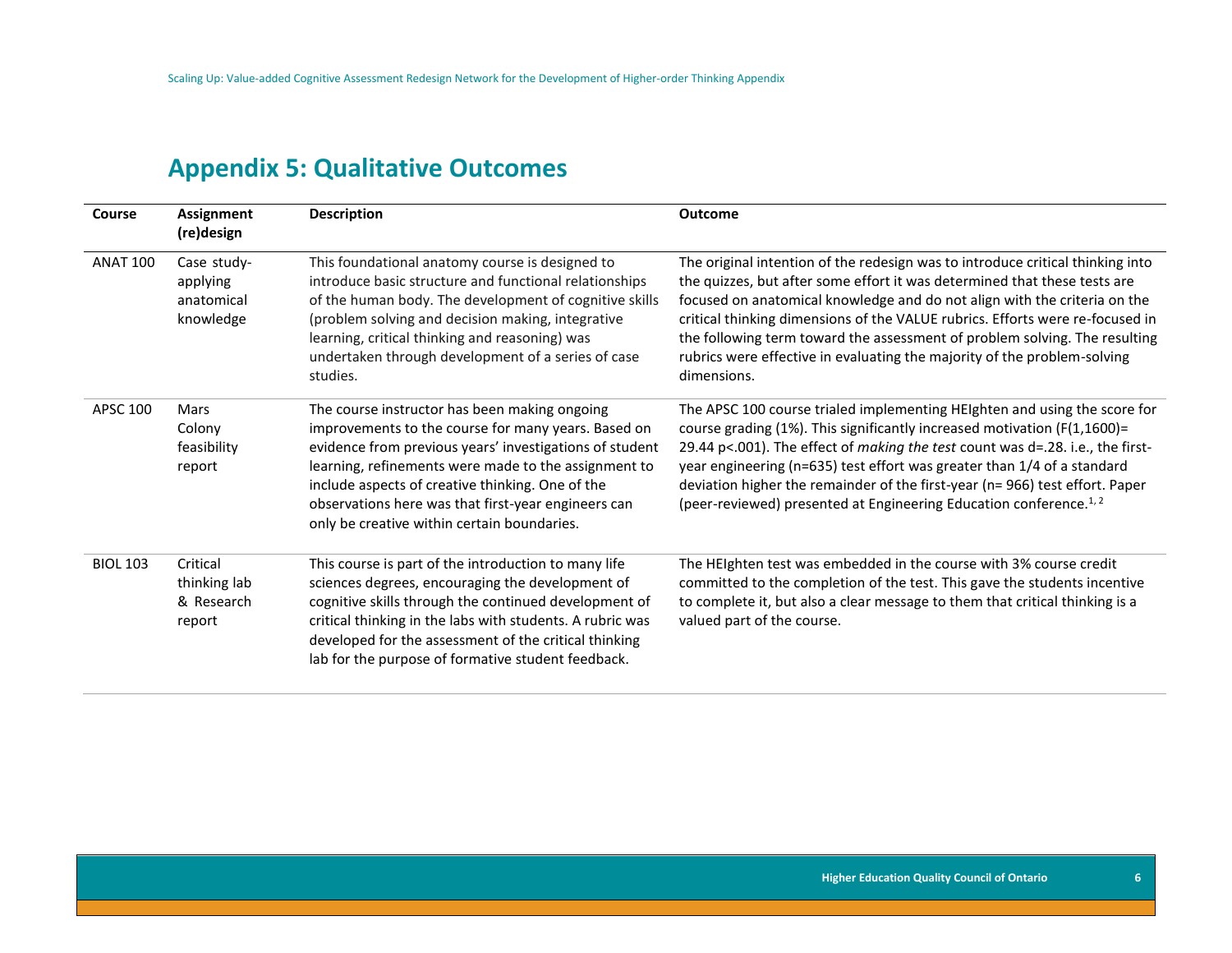| Course          | Assignment<br>(re)design                                            | <b>Description</b>                                                                                                                                                                                                                                                                                                                                                                                                                                                                                                | <b>Outcome</b>                                                                                                                                                                                                                                                                                                                                                                                                                                                                                                                                                                                                     |
|-----------------|---------------------------------------------------------------------|-------------------------------------------------------------------------------------------------------------------------------------------------------------------------------------------------------------------------------------------------------------------------------------------------------------------------------------------------------------------------------------------------------------------------------------------------------------------------------------------------------------------|--------------------------------------------------------------------------------------------------------------------------------------------------------------------------------------------------------------------------------------------------------------------------------------------------------------------------------------------------------------------------------------------------------------------------------------------------------------------------------------------------------------------------------------------------------------------------------------------------------------------|
| <b>BIOL 402</b> | Research design<br>and lab report                                   | The purpose of the course is to develop laboratory<br>skills by conducting experiments. The lab reports were<br>an area of concern for the instructor. A lab leader/<br>researcher was employed to provide ongoing feedback<br>to the students. A rubric was developed with the aim of<br>improving the depth of thinking in the lab work.                                                                                                                                                                        | The rubric on its own did not enable better performance in the students,<br>but the researcher was able to provide insight into some of the issues that<br>had not previously been communicated to the course instructor. The<br>students had not had many opportunities to be self-directed or think<br>deeply about the subject material. Department conversations about this<br>led to the instructor being funded to attend a symposium on problem-<br>based learning for Biology. She subsequently developed eight scenario-<br>based problems for directing learning in the large first-year biology course. |
| <b>BMED 173</b> | Series of critical<br>thinking blogs<br>(Animal<br>experimentation) | This fully online course deals with the history and<br>philosophy of healthcare. It is a multidisciplinary course<br>organized around five major fields of scientific<br>endeavor: anatomy, physiology, pathology,<br>pharmacology, and population and global health. The<br>course was already designed in a highly engaging<br>manner, the assessment most closely aligned with<br>critical thinking was the series of blog posts and<br>discussions on various controversies encountered<br>within each field. | Assignment Instructions were rewritten to be more explicit about the<br>learning goals, and an associated rubric was refined to allow performance<br>levels to apply to a number of different blog topics. It is the intention of the<br>instructor to engage students in the development of the rubric in the<br>future.                                                                                                                                                                                                                                                                                          |
| <b>CHEE 470</b> | Environmental<br>hazards report                                     | Considerable work was undertaken to develop a<br>detailed assessment rubric for Front End Engineering<br>Design (FEED) for industrial process design. Previous<br>assessment materials did not provide criteria for the<br>quality of specific competencies demonstrated. There<br>were training materials for this area but no quality<br>performance indicators. The instructor wanted to<br>include all of the desired content reflected in the<br>assessment rubric.                                          | The resulting rubric was rather long, but highly valued. The instructor who<br>took over the course this year, refined the rubric, reducing the content to a<br>manageable number of dimensions and is using it in the next iteration of<br>the course.                                                                                                                                                                                                                                                                                                                                                            |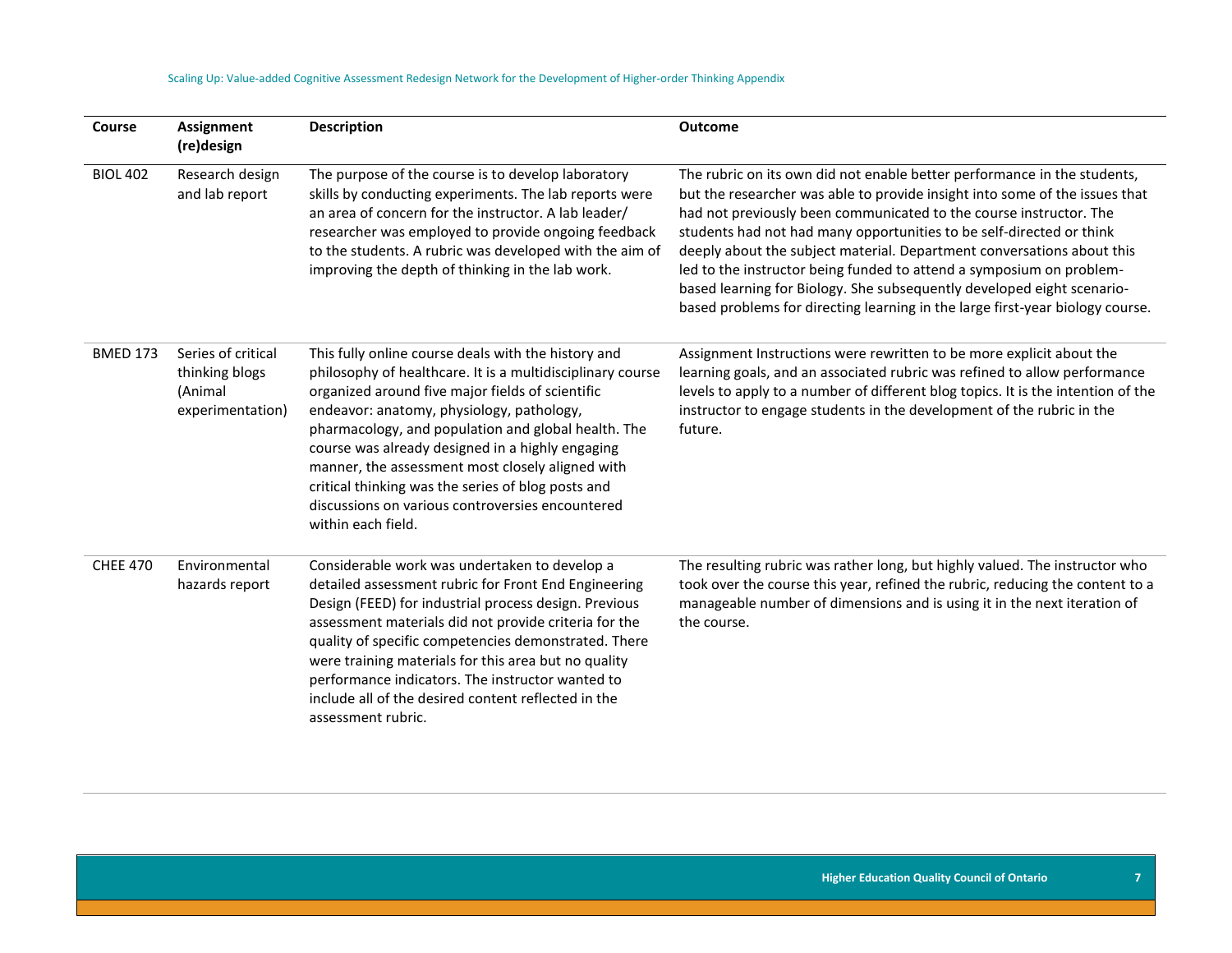| Course          | Assignment<br>(re)design                                  | <b>Description</b>                                                                                                                                                                                                                                                                                                                                                                                                                                                                                                                                  | <b>Outcome</b>                                                                                                                                                                                                                                                                                                                                                                                     |
|-----------------|-----------------------------------------------------------|-----------------------------------------------------------------------------------------------------------------------------------------------------------------------------------------------------------------------------------------------------------------------------------------------------------------------------------------------------------------------------------------------------------------------------------------------------------------------------------------------------------------------------------------------------|----------------------------------------------------------------------------------------------------------------------------------------------------------------------------------------------------------------------------------------------------------------------------------------------------------------------------------------------------------------------------------------------------|
| <b>CIVL 500</b> | Research thesis &<br>poster                               | The redesign of the assessment guidelines for the<br>research thesis was augmented by the introduction of a<br>poster session. The rationale for the posters was to<br>enable the student to explain their conceptual<br>understanding and how their research fits into the<br>larger literature base.                                                                                                                                                                                                                                              | At the networking meeting, many of the attendees realized how universal a<br>research thesis is, and how easily the CIVL500 rubric could be adapted for<br>their course.                                                                                                                                                                                                                           |
| <b>DRAM 439</b> | Performance<br>process<br>reflection and<br>peer feedback | This course examined the theoretical underpinnings of<br>"authenticity and the real," applying critical models to a<br>variety of contemporary reality-based Canadian<br>performances. Students' reflections and peer reviews<br>were utilized to engage students metacognitive and<br>critical thought. The groups identified the creative<br>problem and explored them through performance<br>"experiments." This was motivated by the question of<br>how one might better grade performance-based work<br>in a liberal arts educational context. | Student-centered learning was not new to this instructor, but the<br>performance "experiment was new," and critical thinking had not been<br>specifically assessed in the past. Instructor and Facilitator presented work<br>at STLHE and the Teaching Showcase. <sup>3, 4</sup>                                                                                                                   |
| <b>ENGL 100</b> | Final essay-<br>Analyzing<br>a poem                       | The course relies on different pedagogical<br>environments, including lectures which present<br>overarching concepts in literary study and illustrative<br>readings of a range of texts and tutorials. One of the<br>challenges for the redesign was initiating assessment<br>through the learning management system. A critical<br>thinking self-learning module was developed for the<br>students to support them in critically analyzing a play<br>for the final deliverable (an essay).                                                         | The instructor had not previously used rubrics, and was apprehensive<br>about the time and processes required for implementing them. There were<br>also concerns about how the "context and assumptions" criteria is<br>interpreted in an English course. The work is ongoing following some<br>piloting of the rubric use, the rubric will be implemented in the next<br>iteration of the course. |
| <b>ENGL 442</b> | Reflection<br>and critical<br>essay                       | This initiative translated an assignment that was<br>previously assessed subjectively into a multi-stage<br>assignment with structured feedback, coaching notes<br>and a criterion-based assessment rubric for each of the<br>three phases of the essay assignment.                                                                                                                                                                                                                                                                                 | The initiative has provided a rich professional development opportunity for<br>the instructor, who is conducting her own qualitative investigation of the<br>pathway for student learning. She presented this work in a poster at the<br>Scholarship of Teaching and Learning in Higher Education conference. <sup>5</sup>                                                                         |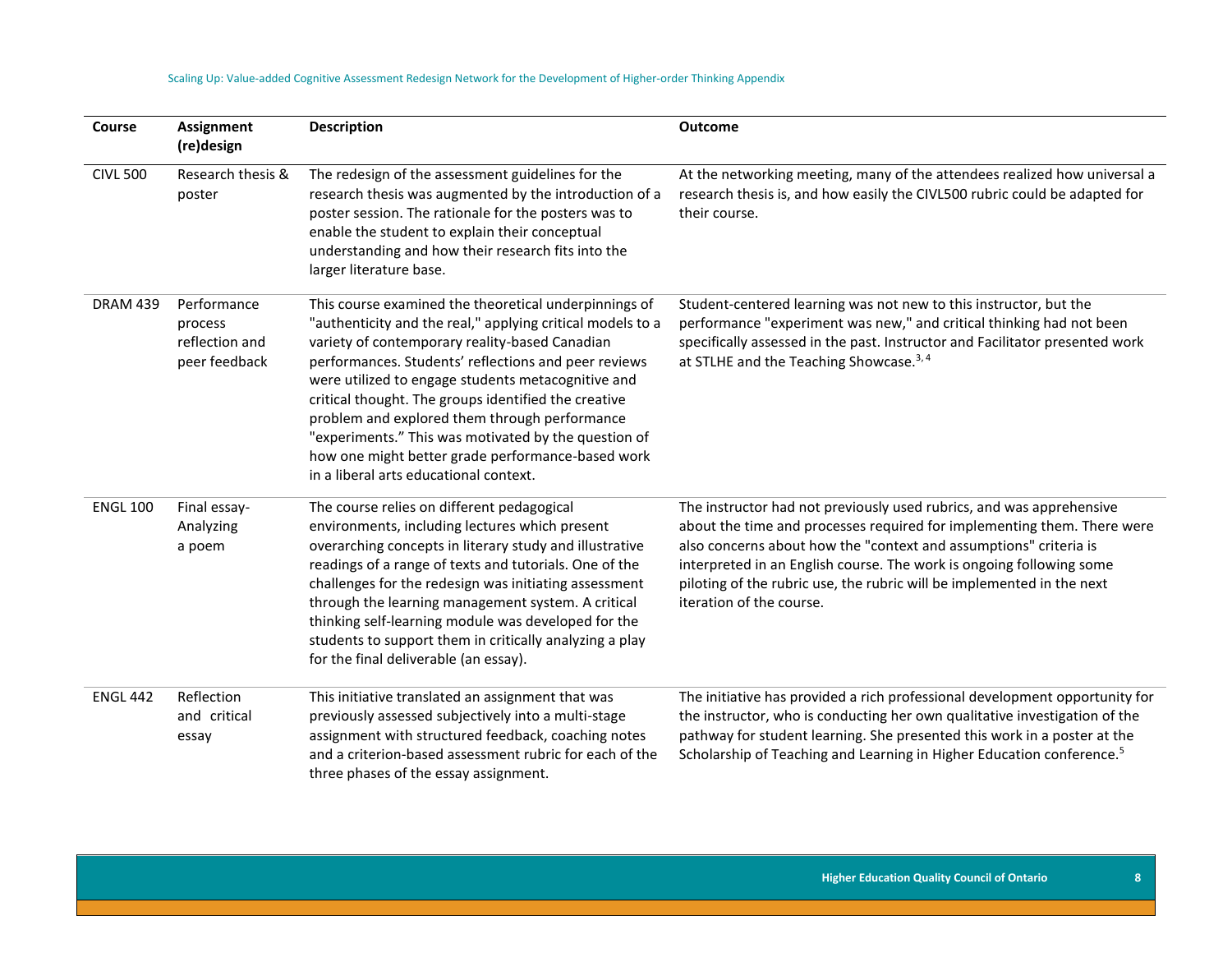| Course          | <b>Assignment</b><br>(re)design                             | <b>Description</b>                                                                                                                                                                                                                                                                                                                                                                                                                                                                                                 | <b>Outcome</b>                                                                                                                                                                                                                                                                                                                                                                                                                                                                                                                                            |
|-----------------|-------------------------------------------------------------|--------------------------------------------------------------------------------------------------------------------------------------------------------------------------------------------------------------------------------------------------------------------------------------------------------------------------------------------------------------------------------------------------------------------------------------------------------------------------------------------------------------------|-----------------------------------------------------------------------------------------------------------------------------------------------------------------------------------------------------------------------------------------------------------------------------------------------------------------------------------------------------------------------------------------------------------------------------------------------------------------------------------------------------------------------------------------------------------|
| <b>ENGL 487</b> | Close reading<br>response-<br>various topics                | This was a special topics seminar in speculative fiction,<br>with the goal of breaking down boundaries between<br>serious literature and science fiction. The redesign<br>involved replacing traditionally unstructured (or loosely<br>structured) group/class discussions with something<br>that was more clearly targeted towards the<br>development of critical analysis and discussion skills<br>and evaluate secondary-source scholarship that<br>comments directly on the primary source texts.              | Having never used rubrics before, the developed rubrics were provided to<br>students in advance of the discussions, enabling transparency of<br>expectations for the group presentation work in class, and providing<br>guidance to improve the quality of those discussions.                                                                                                                                                                                                                                                                             |
| <b>ENGL 489</b> | Using discussion<br>to inform<br>secondary<br>sources paper | In this course, students interrogated the role of hockey<br>in supporting and disrupting discourses of Canadian<br>nationhood. The weekly discussions focused on<br>Canadian identity, characterized representations of<br>gender, sexuality, nationalism, embodiment, play,<br>mentorship, economics, regionalism,<br>environmentalism, militarism and violence. The<br>assessment goal was to speed up grading for the<br>instructor by requiring students to conform to a<br>specific organizational structure. | The grading process was streamlined because students utilized a template<br>to flesh out their individual expression. The additional benefit of this was<br>that students were able to more easily evaluate their peers.                                                                                                                                                                                                                                                                                                                                  |
| <b>GEOE 447</b> | Research Report                                             | Students consulted with a management board<br>comprising geological engineering faculty, to produce<br>an engineering design report. A rubric was developed<br>for the project deliverable.                                                                                                                                                                                                                                                                                                                        | There was no existing rubric for the fourth-year design reports; they had<br>previously been graded using qualitative judgement. The result of the<br>project made expectations clear to students with explicit performance<br>criteria.                                                                                                                                                                                                                                                                                                                  |
| <b>GPHY 402</b> | Food Systems<br>Analysis<br>Project                         | This honors seminar is devoted to examining the<br>geographies of sustainable food systems. The redesign<br>focus was a shift to student-centered inquiry-based<br>learning. The students collectively researched food in<br>schools from an international perspective, honing in on<br>the Ontario school system, with individual<br>contributions collected and scored using the VALUE<br>rubrics.                                                                                                               | The final product of the redesign was a policy recommendation document,<br>submitted to relevant stakeholders, demonstrating the comparative<br>standing of the Ontario school system with key recommendations for<br>bringing it in line with international standards. Involvement in the project<br>was a transformative experience for the students and instructor. This was a<br>substantial shift in perspective about teaching for the course instructor,<br>who went on to become a mentor (assessment coach) for the large first-<br>year course. |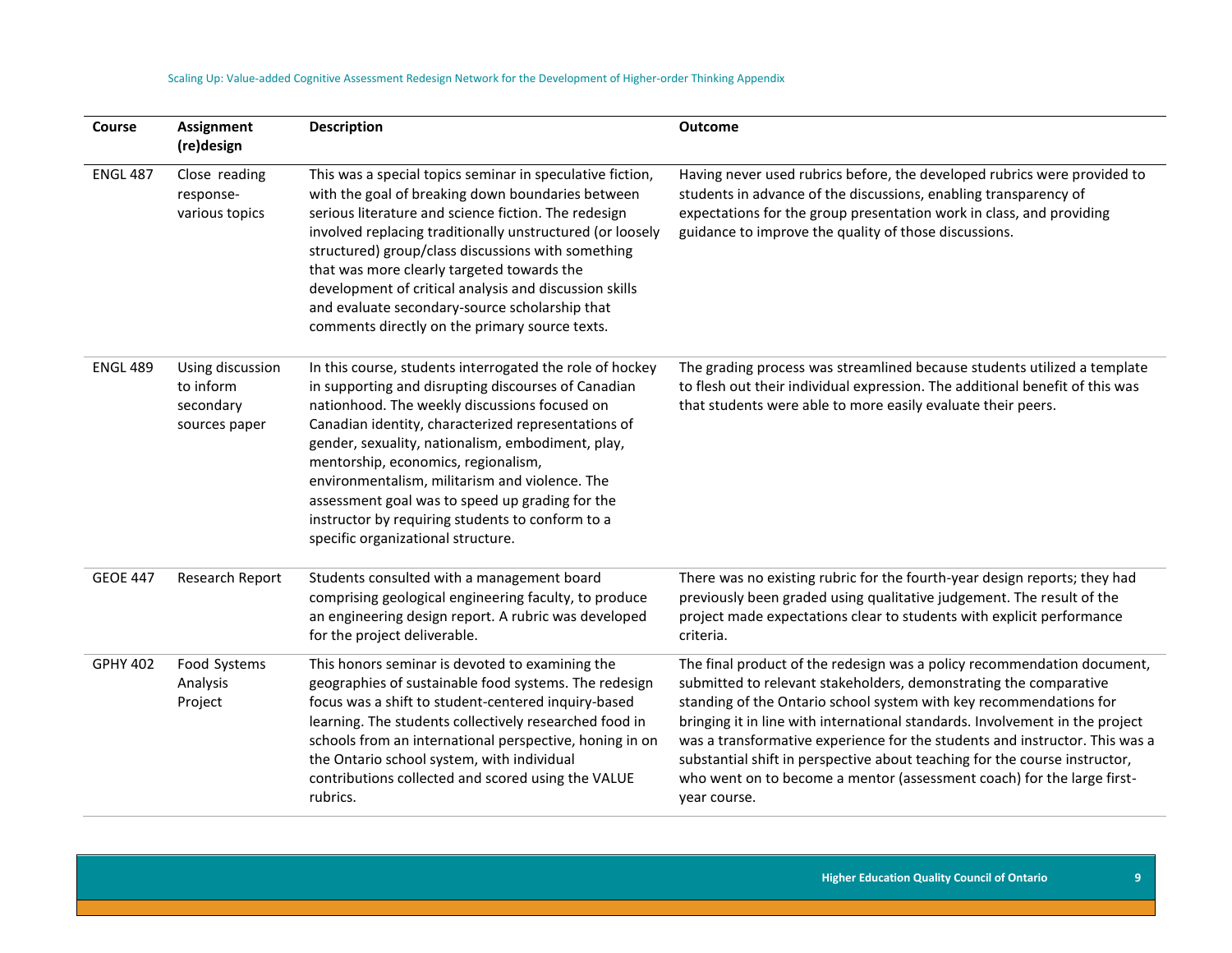| Course               | <b>Assignment</b><br>(re)design             | <b>Description</b>                                                                                                                                                                                                                                                                                                                                                                                                                                                                                                                               | <b>Outcome</b>                                                                                                                                                                                                                                                                                                                                                                                                                                                                                                                                                       |
|----------------------|---------------------------------------------|--------------------------------------------------------------------------------------------------------------------------------------------------------------------------------------------------------------------------------------------------------------------------------------------------------------------------------------------------------------------------------------------------------------------------------------------------------------------------------------------------------------------------------------------------|----------------------------------------------------------------------------------------------------------------------------------------------------------------------------------------------------------------------------------------------------------------------------------------------------------------------------------------------------------------------------------------------------------------------------------------------------------------------------------------------------------------------------------------------------------------------|
| GS&GE<br>ePort-folio | Summation<br>and reflection<br>documents    | A guideline document was drafted and implemented in<br>a special course comprised of geological science and<br>geological engineering students. The pilot operated as<br>a repository for thinking and learning, a collection of<br>the student's best work, an extension to a CV/résumé.<br>The students were to be partnered with alumni for<br>feedback on the ePortfolio's participating students also<br>completed the HEIghten test for inclusion of the test<br>report as part of the ePortfolio.                                         | The D2L ePortfolio module was not as flexible as the students had hoped,<br>and the artifacts collected within the secure module were externally visible.<br>There were no consequences for the students for not completing the<br>reflections, and with their busy schedules, none of the students got to the<br>point of uploading their finished ePortfolio. Important lessons were learned<br>from this, as Queen's University continues to explore the feasibility of the<br>ePortfolio format for the purpose of showcasing students' skills and<br>expertise. |
| <b>HLTH 102</b>      | Evaluation of<br>sources of<br>evidence     | The critical thinking assignment was designed to help<br>students evaluate the quality of health-related sources<br>of information. The rubric was oriented toward the<br>critical appraisal of information, and significant effort<br>was invested in training teaching assistants (TAs) to<br>recognize levels of performance in student work<br>samples for consistent assessment between the eight<br>TAs marking the assignment.                                                                                                            | The course instructor recognized the primary benefit of training the TAs for<br>capacity building (several of the TAs teach for multiple years in the course)<br>but also the secondary benefit of detecting gaps in student knowledge and<br>ways to improve the rubric in the future.                                                                                                                                                                                                                                                                              |
| <b>MECH 495</b>      | Workstation<br>design                       | This course provides an overview of ergonomic<br>problems that are addressed in engineering design;<br>including biomechanical, physical and physiological<br>issues. The case studies range from the design of<br>vehicle cockpits to process control rooms, from<br>industrial manual materials handling tasks to human<br>directed robots, and from domestic tools to<br>biomechanical devices. The previous assessment guide<br>provided a detailed list of requirements and a score<br>matrix for the students (but no quality indicators). | The rubric that was adapted for the assignment ended up being very<br>detailed; so much so that it was unwieldy for course TAs to use. The rubric<br>was not implemented through the learning management system. This may<br>have made the rubric more user friendly. Such a detailed rubric would have<br>been more useful for the summative assignment, but as the summative<br>was a group project, level of individual achievement would have been<br>difficult to determine. Presented a panel at the Teaching Development<br>Day. $6$                          |
| <b>MEDS 112</b>      | WIKI Med edit<br>and referencing<br>project | The WIKI Med editing project was one of the most<br>interesting of the initiatives presented at the fall<br>meeting. An existing assignment was changed to<br>become a course-long assignment where students edit<br>a medical page on Wikipedia. Medical residents were<br>engaged to mentor the student groups and provide                                                                                                                                                                                                                     | There was substantial pushback from students about the Wikipedia project.<br>The instructor conducted her own qualitative study and found that<br>students were frustrated by the amount of effort required for what they<br>perceived as little impact. They also found it challenging to deal with<br>feedback from public. The instructor realized that such demands actually<br>built persistence and professionalism skills. Such skills are very difficult to                                                                                                  |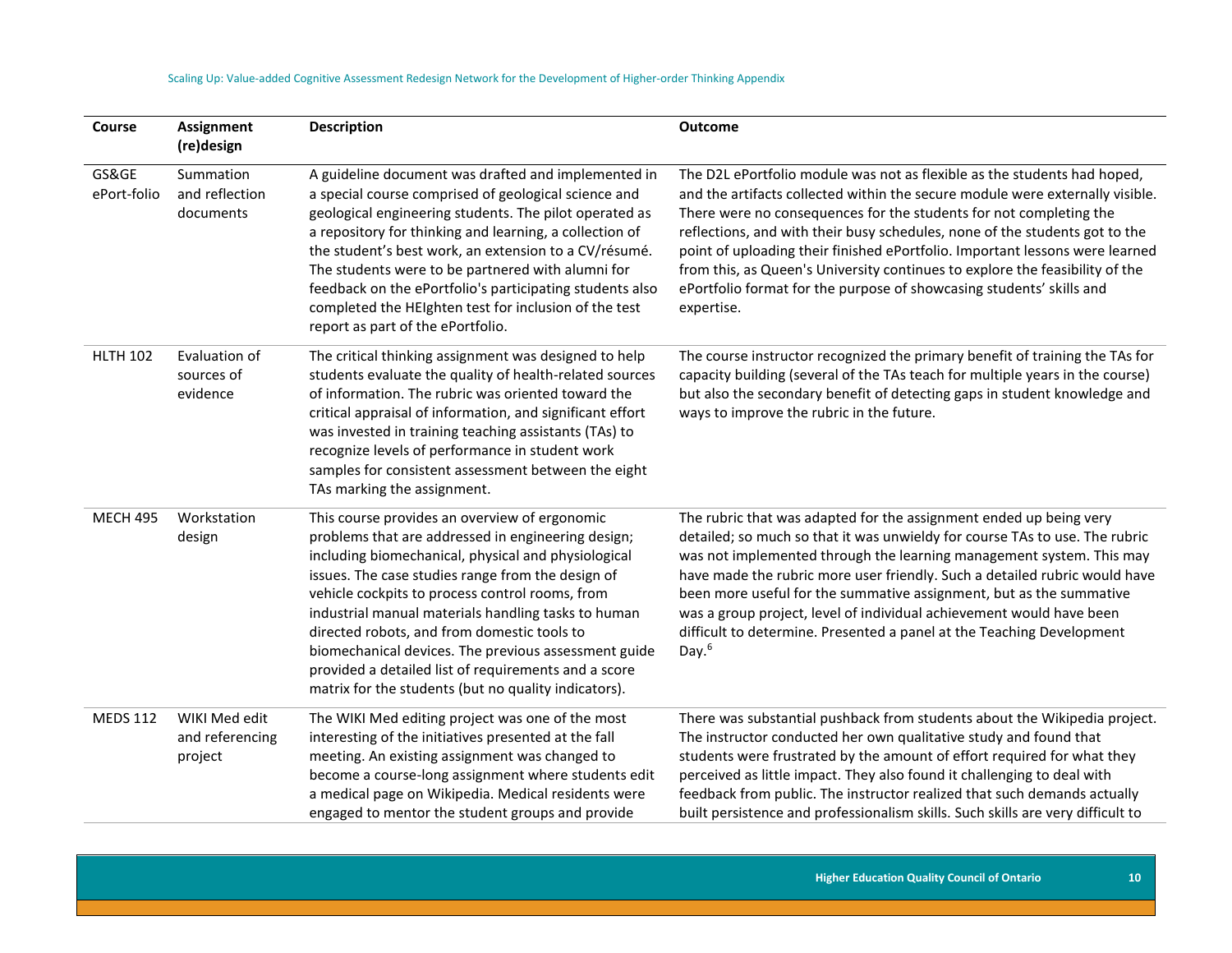| Course          | Assignment<br>(re)design                                | <b>Description</b>                                                                                                                                                                                                                                                                                                                                                                                              | <b>Outcome</b>                                                                                                                                                                                                                                                                                                                                                                                                            |
|-----------------|---------------------------------------------------------|-----------------------------------------------------------------------------------------------------------------------------------------------------------------------------------------------------------------------------------------------------------------------------------------------------------------------------------------------------------------------------------------------------------------|---------------------------------------------------------------------------------------------------------------------------------------------------------------------------------------------------------------------------------------------------------------------------------------------------------------------------------------------------------------------------------------------------------------------------|
|                 |                                                         | feedback. The assignment was integrated throughout<br>the term, culminating in critical analysis of a Wikipedia<br>page on a topic from the area of complementary and<br>alternative medicine.                                                                                                                                                                                                                  | teach directly and are required for medical accreditation. The instructor,<br>and the team from medicine presented this work at a number of<br>conferences. <sup>7, 8, 9</sup>                                                                                                                                                                                                                                            |
| <b>NURS 101</b> | Critical<br>reflection-<br>Indigenous<br>health         | The course developed cognitive skills through two<br>primary assessments: a term paper and practice labs.<br>Indigenous health is a keen concern for the nursing<br>profession, so a text was chosen that prompted<br>students to critically engage with the issues involved.<br>A rubric was developed to guide the students toward<br>their learning goals for the written paper.                             | The nursing instructors from first and fourth year collaborated to provide<br>evidence of the value that a nursing program provides to the critical<br>thinking of its students. The instructors developed similar critical reading                                                                                                                                                                                       |
| <b>NURS 401</b> | Critical<br>reflection-<br>health related<br>issues     | The focus of the redesign was the development of<br>cognitive skills through communication in discussion<br>posts, analyzing their nursing practice through the<br>quality assurance assignment and a rubric was<br>developed to evaluate the quality in which the students<br>critically analyzed a current nursing issue, submitted in<br>the form of a term paper.                                           | assignments, the course rubrics developed for the project enabled a<br>consistent format for evaluating improvement across the program. The<br>HEIghten test was also embedded in both courses.                                                                                                                                                                                                                           |
| OT 871          | Novice-expert<br>patient<br>consultation<br>reflections | To develop advanced clinical reasoning skills for<br>occupational therapy practice, students were<br>immersed in experiential learning opportunities,<br>contrasting their own performance longitudinally<br>(standardized patient interviews from their first-year<br>were recorded) with an expert in the field. Students'<br>wrote their comparative papers through the lens of<br>expert-novice literature. | The newly developed rubric for the novice-expert assignment was refined<br>to improve effectiveness for student feedback. The instructor was very<br>knowledgeable about rubric design and was very collaborative. In the<br>following year she shared her expertise in mentoring (assessment coach)<br>for another health-related course. Presented a panel at the Teaching<br>Development Day. <sup>6</sup>             |
| <b>PSYC 100</b> | Three-stage<br>critical<br>thinking lab                 | The initiative explored the use of repetitive prompts to<br>trigger critical thinking transfer. The psychology team<br>employed a research assistant to evaluate a sample of<br>each of the three-part lab responses to test their<br>hypothesis that the method can support significant<br>improvements in critical thinking.                                                                                  | The research was included in the PSYC100 sample-pool group of studies.<br>This privilege is usually reserved for psychology thesis study participation.<br>Project involvement has prompted "a larger discussion about the nature of<br>assessment in PSYC100 labs. We have yet to come to a resolution, but the<br>discussion is rich and important." Megan Norris. Presented at the Teaching<br>Showcase. <sup>10</sup> |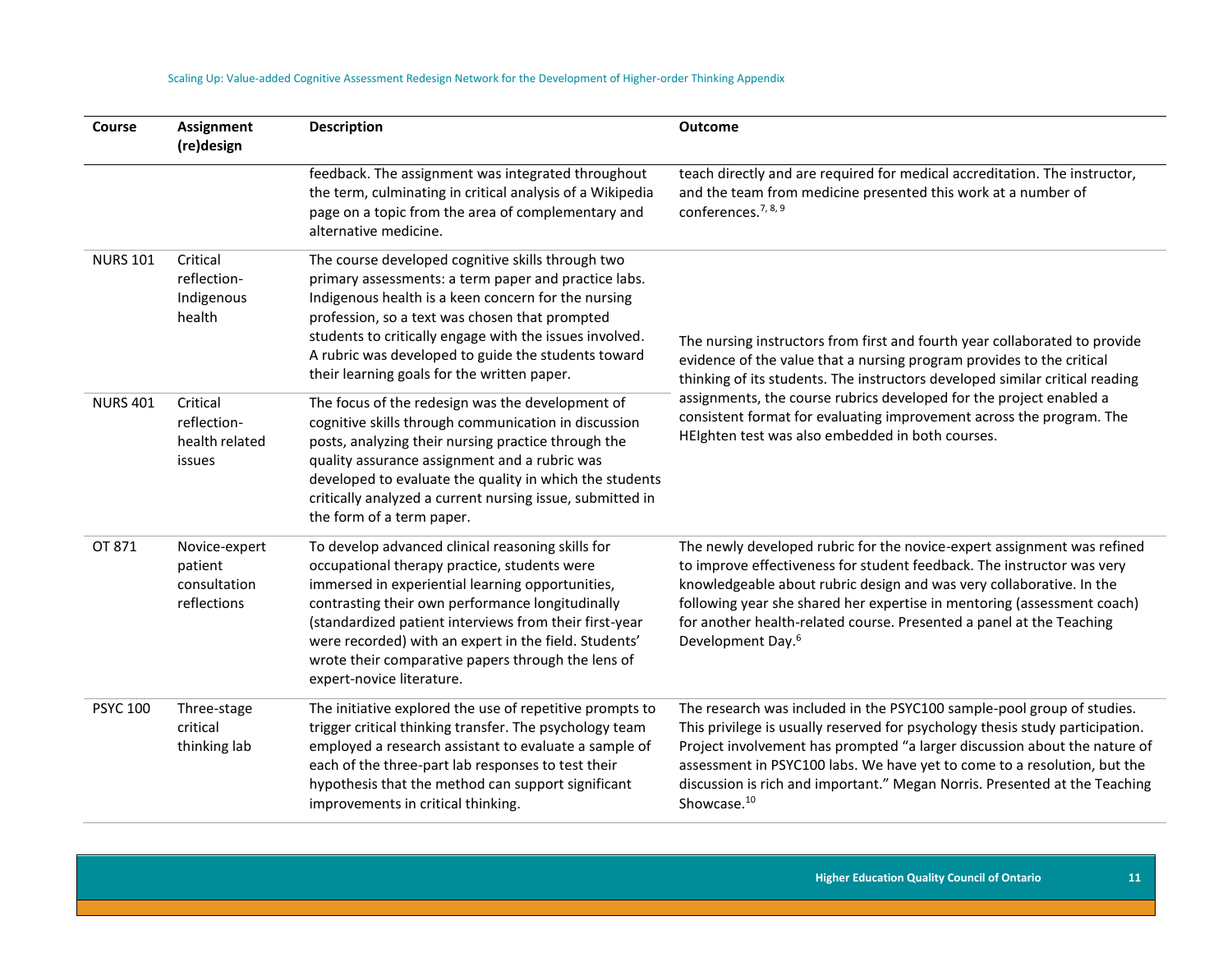| Course          | <b>Assignment</b><br>(re)design                                            | <b>Description</b>                                                                                                                                                                                                                                                                                                                                                                                                                                                                                           | <b>Outcome</b>                                                                                                                                                                                                                                                                                                   |
|-----------------|----------------------------------------------------------------------------|--------------------------------------------------------------------------------------------------------------------------------------------------------------------------------------------------------------------------------------------------------------------------------------------------------------------------------------------------------------------------------------------------------------------------------------------------------------------------------------------------------------|------------------------------------------------------------------------------------------------------------------------------------------------------------------------------------------------------------------------------------------------------------------------------------------------------------------|
| <b>PSYC 450</b> | Multi-part<br>critical<br>thinking<br>response                             | Critical discussion was the pedagogical approach for<br>targeting conceptual understanding of various facets of<br>brain development. The redesign involved<br>development of questions to effectively focus on the<br>major themes of the course.                                                                                                                                                                                                                                                           | Review of questions led into the development of rubrics for the major<br>course assessments including the seminar-led group presentation and the<br>final take-home exam. This was a new approach to assessment for the<br>course instructor who had not previously used rubrics.                                |
| <b>PSYC 453</b> | Critical<br>response and<br>research<br>proposal                           | This course focused on developing conceptual<br>understanding of social-cognitive development during<br>infancy. With a student-centered approach, the<br>challenge for the redesign was to develop a rubric that<br>was able to be applied a range of topics chosen by the<br>students.                                                                                                                                                                                                                     | The rubrics streamlined the feedback process, based on common criteria<br>for specific assessment of critical thinking.                                                                                                                                                                                          |
| <b>SOCY 424</b> | Power,<br>inequalities and<br>social justice-<br>poser and<br>presentation | The initiative broke new ground for many of the<br>students enrolled in the course. The community<br>component of this initiative combined the authenticity<br>of real people, and real problems within the scholarly<br>genre of an academic poster. Students were asked to:<br>Use academic theories and source material to develop<br>a solution to a real-world problem; Consult with<br>community organizations to ensure that their solutions<br>were appropriate for the group they sought to assist. | Following the very successful poster session, the Dean invited students to<br>post them in the faculty hall (some of the students did this). The task was<br>challenging for students, for many it was a transformative experience, but<br>there were those who pushed back on the unstructured, open-endedness. |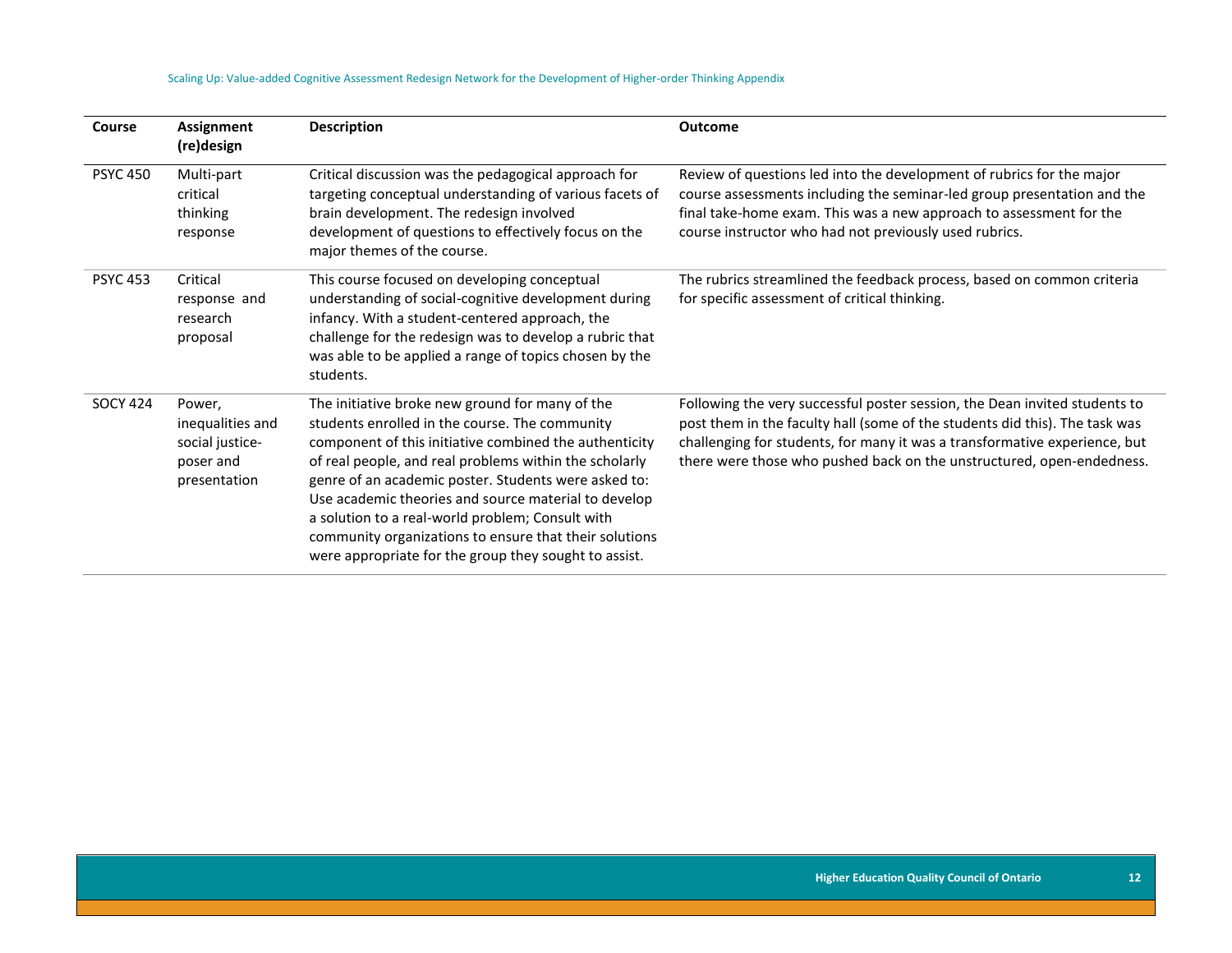#### **Project references**

| $\mathbf{1}$ | Simper, N., Mulligan, N. & Frank, B. (2018). "Network-based Approach to Assessment of Cognitive |
|--------------|-------------------------------------------------------------------------------------------------|
|              | Skills." Proceedings of the Canadian Engineering Education Association Annual Meeting, June     |
|              | 3–6. Vancouver, Canada, (pp. 1–6).                                                              |

- 2 Scott, J., Simper, N. & Frank, B. (2018). "Network approach to assessment redesign." Paper presented at the 18th Annual Conference of the International Scholarship of Teaching and Learning, Oct 24–27. Bergen, Norway.
- 3 Stephenson, J. & Renyk, G. (2018). "Assessing Creative Thinking in Performance-based Artistic Research in a Liberal Arts Context" *Paper presented at Society for Teaching and Learning in Higher Education 2018 Conference*. June 19–21. Université de Sherbrooke, Sherbrooke, Quebec.
- 4 Stephenson, J. & Renyk, G. (2018). "Assessing Creative Thinking in Performance-based Artistic Research in a Liberal Arts Context." P*resented at Queen's University Showcase of Teaching*. May 2. Kingston, Canada.
- 5 Peacocke, E. (2018). "Con2.14(300s)c The era of screens, sitting, and studying: Harnessing the benefits of exercise to promote learning in higher education." *Poster presented Society for Teaching and Learning in Higher Education 2018 Conference.* June 19–21. Université de Sherbrooke, Sherbrooke, Quebec.
- 6 Donnelly, C., Davies, C., Hostetler, M., & Michaelson, V. (2018). Un-Disciplining Teaching: Thinking Beyond Traditional Disciplinary Boundaries in Higher Education. Panel presented at Queen's University Teaching Development Day. September 5. Kingston, Canada.
- 7 Dawson J., Walker M., Maggio L., Murray H. (2018). "Wikipedia medical page editing as a platform to teach Evidence-Based Medicine." *Conference proceedings from Evidence Live 2018*, Oxford, England, June 19–21.
- 8 Walker M., Dawson J., Murray H., Maggio L. (2018). "Wikipedia culture and usage: A survey of first year medical students to determine barriers and facilitators". *Poster presented at Evidence Live 2018*, Oxford, England, June 19–21.
- 9 Murray, H. (2018). "Knowledge translation in the digital world: Using Wikipedia as an EBM teaching platform". *Workshop presented at Evidence Live 2018*, June 19–21. Oxford Centre for Evidence-Based Medicine, Oxford, England
- 10 Beyer W., Norris, M., Hamilton, C. (2018). "Cognitive Assessment Redesign Project." *Presented at Queen's University Showcase of Teaching*. May 2. Kingston, Canada.